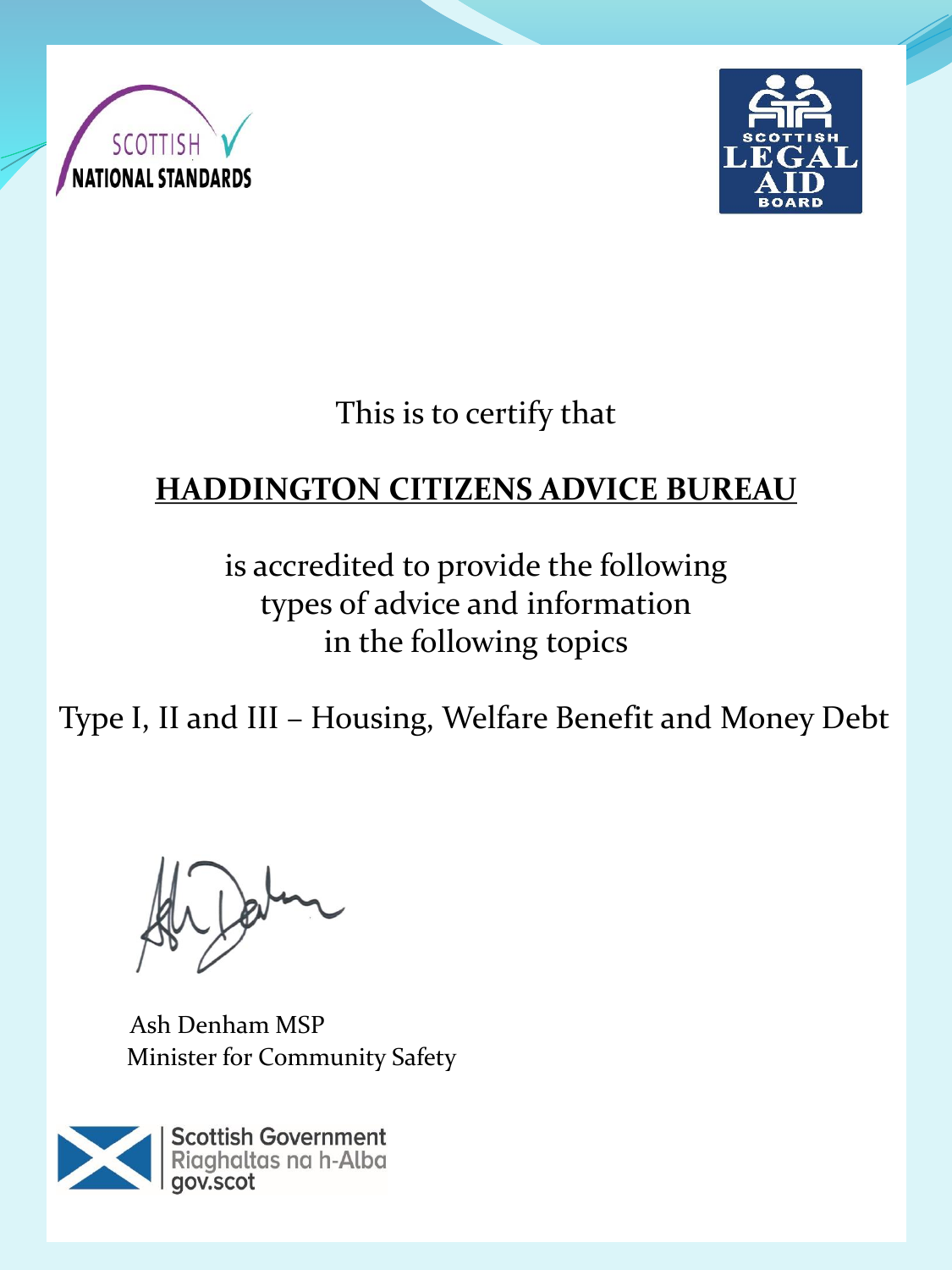## **Housing Specific Competences**

- 2.1 Rent Arrears.
- 2.2 Mortgages and Secured Loans.
- 2.3 Universal Credit for housing costs and Housing Benefit Adviser competences
- 2.4 Disrepair in Rented Housing.
- 2.5 Housing Options.
- 2.6 Discrimination in Housing.
- 2.7 Eviction.
- 2.8 Anti-Social Behaviour.
- 2.9 Harassment and Illegal Eviction.
- 2.10 Homelessness.
- 2.11 Relationship Breakdown.
- 2.12 Rent: Private Sector.
- 2.13 Security of Tenure.
- 2.14 Statutory Tenancy Rights.
- 2.15 Repair and Improvement Grants.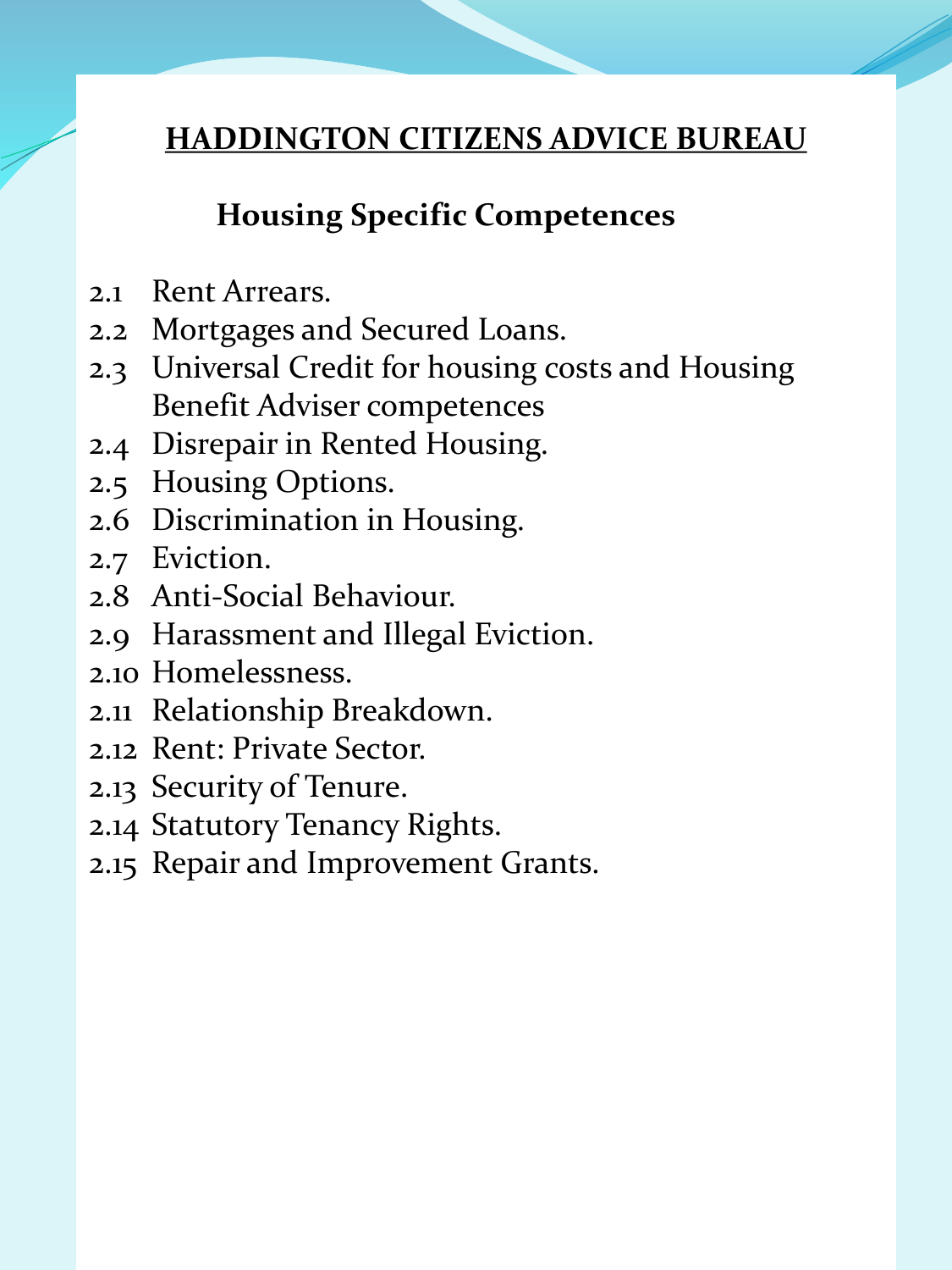#### **Money and Welfare Benefits Related to Advice Competences – Foundation Knowledge**

- 3.1 Administrative Structure of the Benefits and Tax Credits Systems
- 3.2 National Insurance Scheme
- 3.3 Claims and Backdating
- 3.4 Decision-Making, Disputes and Appeals
- 3.5 Benefit and Tax Credit Overpayments
- 3.6 Assessment, Initial Decision-Making and Holding Activity in Debt Cases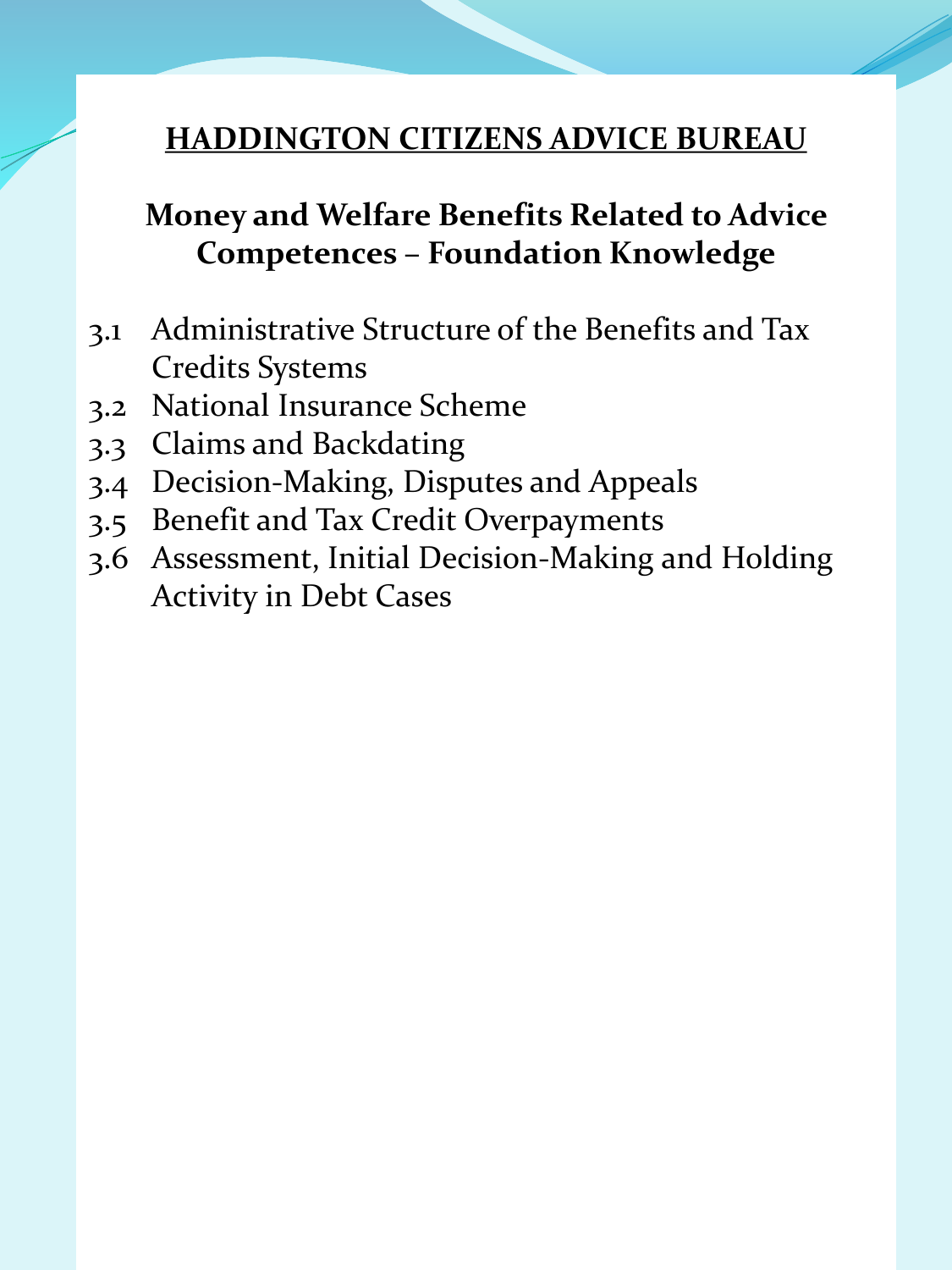## **Money and Welfare Benefits Related Advice Competences – Specialist Areas**

- 4.1 Means-Tested Benefits.
- 4.2 Universal Credit.
- 4.3 Tax Credits.
- 4.4 The Social Fund and the Scottish Welfare Fund.
- 4.5 The Impact of Work on Benefits.
- 4.6 Child Element of Universal Credit, Child Benefit, Kinship Care Allowance and Guardian's Allowance.
- 4.7 State Retirement Pension.
- 4.8 Personal Independence Payment, Disability Living Allowance and Attendance Allowance.
- 4.9 Benefits for People who have Limited Capability for Work.
- 4.10 Benefits for Industrial Injury and Disease.
- 4.11 Benefits for Veterans.
- 4.12 Carers Allowance.
- 4.13 Jobseeker's Allowance.
- 4.14 Benefits for Maternity, Paternity and Adoption.
- 4.15 Bereavement Benefits.
- 4.16 Benefits for People in Public Care.
- 4.17 Benefits for Students.
- 4.18 Benefits for People from Abroad and/or who are Subject to Immigration Control.
- 4.19 Ancillary Benefits.
- 4.20 Financial Statements.